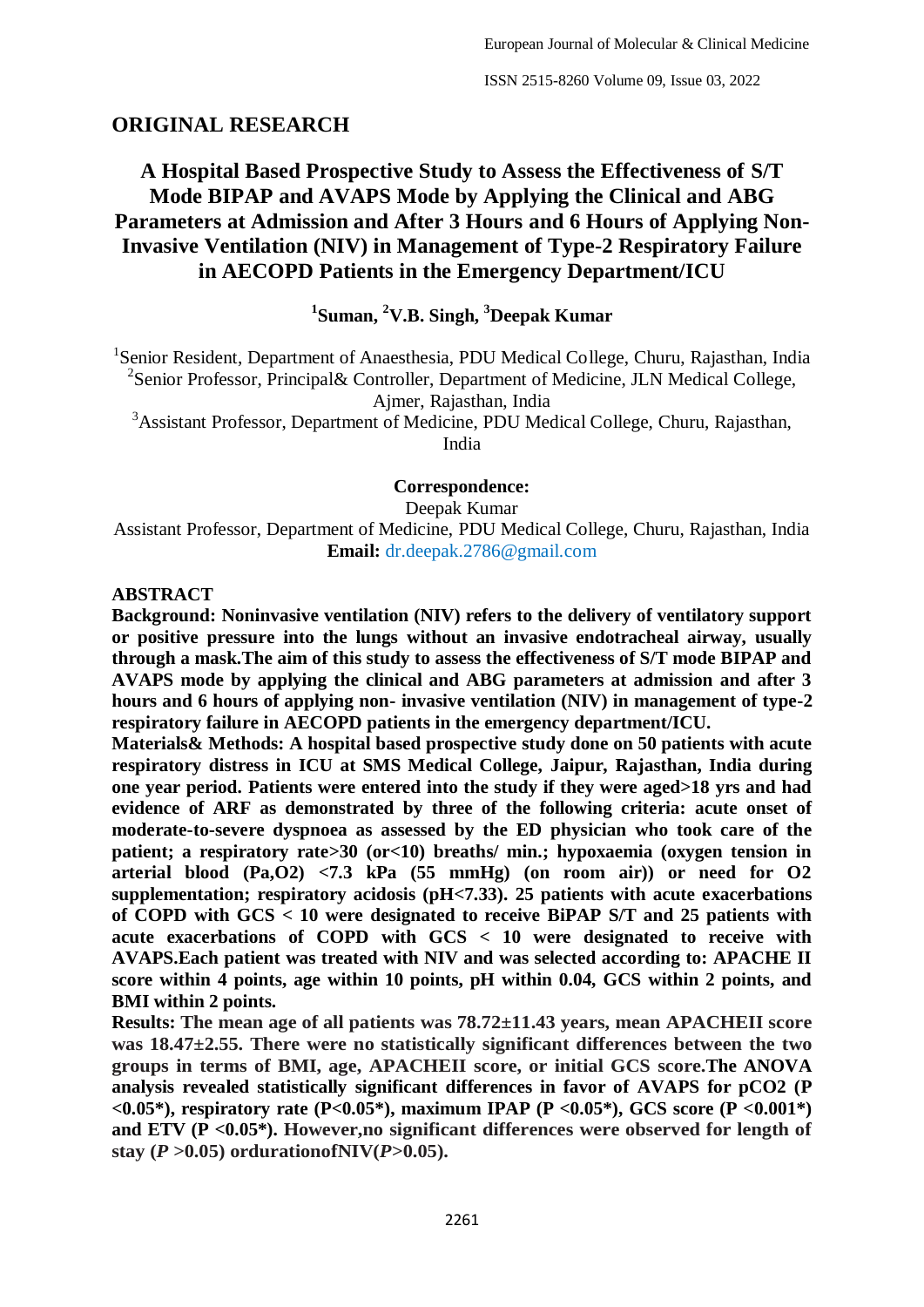**Conclusion: We propose the use of BiPAP S/T with AVAPS as a safestrategy of noninvasive ventilatory treatment in patientswith exacerbations of COPD (GCS < 10).**

**Keywords: BiPAP S/T, AVAPS, GCS, AECOPD, NIV.**

### **INTRODUCTION**

Patients with acute respiratory distress usually arrive at the hospital via the emergency department (ED), where the initial management leads quite rapidly either to improvement and subsequent transfer to a medical ward, or transfer into an intensive care unit (ICU). In extreme cases, patients unresponsive to medical therapy are submitted to mechanical ventilation. Until recently, mechanical ventilation required endotracheal intubation. Currently, several well-conducted studies have shown that noninvasive positive-pressure ventilation (NPPV) via a nasal or facial mask is at least as effective as invasive ventilation in several conditions, with less complications and better outcomes.<sup>1-3</sup>

Noninvasive ventilation (NIV) refers to the delivery of ventilatory support or positive pressure into the lungs without an invasive endotracheal airway,  $4.5$  usually through a mask. This technique has been demonstrated to efficiently improve acute respiratory failure (ARF), avoiding the complications associated with endotracheal intubation (EI) and conventional invasive mechanical ventilation (IMV), especially ventilator-associated pneumonia.<sup>6,7</sup>

However, NPPV, by its very nature, could imply a powerful placebo effect leading to clinical improvement, for instance in dyspnoea, tachypnoea, anxiety and agitation, independent of the improvement due to medical treatment. It is impossible to separate these possible effects, since in all studies performed to date NPPV plus medical therapy was compared to medical therapy alone or intubation and mechanical ventilation.The aim of this study to assess the effectiveness of S/T mode BIPAP and AVAPS mode by applying the clinical and ABG parameters at admission and after 3 hours and 6 hours of applying non- invasive ventilation (NIV) in management of type-2 respiratory failure in AECOPD patients in the emergency department/ICU.

#### **MATERIAL & METHODS**

A hospital based prospective study done on 50 patients with acute respiratory distress in ICU at SMS Medical College, Jaipur, Rajasthan, India during one year period. Patients were entered into the study if they were aged>18 yrs and had evidence of ARF as demonstrated by three of the following criteria: acute onset of moderate-to-severe dyspnoea as assessed by the ED physician who took care of the patient; a respiratory rate  $>$  30 (or  $<$  10) breaths/ min.; hypoxaemia (oxygen tension in arterial blood (Pa,O2) <7.3 kPa (55 mmHg) (on room air)) or need for O2 supplementation; respiratory acidosis (pH<7.33).

### **EXCLUSION CRITERIA**

- 1. An immediate indication for endotracheal intubation (respiratory and/or cardiac arrest)
- 2. Haemodynamic instability despite a fluid challenge
- 3. Facial or thoracic trauma
- 4. Lack of cooperation
- 5. Difficult adaptation of a facial mask to a patient's facial anatomy
- 6. Clinical suspicion of pulmonary embolism
- 7. Retrosternal pain suggestive of a myocardial ischaemia even with a normal admission electrocardiogram (ECG).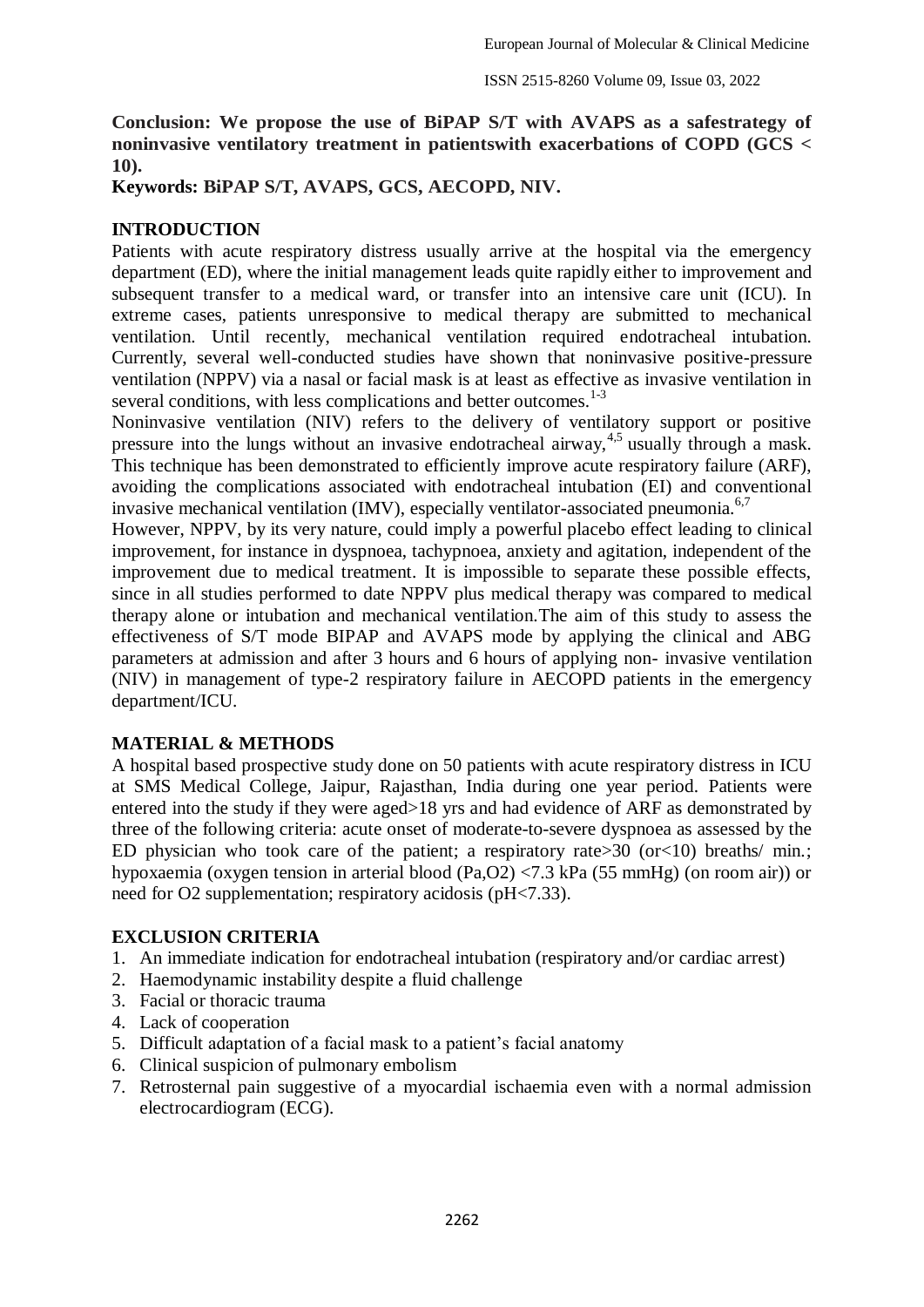#### **METHODS**

#### **TREATMENT GROUP ASSIGNMENTS**

25 patients with acute exacerbations of COPD with GCS < 10 were designated to receive BiPAP S/T and 25 patients with acute exacerbations of COPD with GCS < 10 were designated to receive with AVAPS. Patients were treated immediately and referred to us by doctors who were unaware of the study. Each patient was treated with NIV and was selected according to: APACHE II score within 4 points, age within 10 points, pH within 0.04, GCS within 2 points, and BMI within 2 points.

#### **NONINVASIVE MECHANICAL VENTILATION: BIPAP S/T WITH AVAPS**

Ventilatory parameters were initially programmed in the BiPAP S/T mode and AVAPS with an inspiratory positive airway pressure (IPAP) maximum programmed into the device of 26 cmH2O, to IPAP minimum programmed value of 12 cmH2O and an expiratory positive airway pressure (EPAP) of 6 cmH2O. The programmed tidal volume was at 8 to 12 ml/kg of IBW, and once the patient reached clinical stability and sensory, the target Vt in our patients were reprogrammed to 6–8 ml/kg/ weight according to manufacturer's specifications, the decision was made by the expert physician in charge of patient case dependent, respiratory rate was 15 breaths/ min, rise time set at 300–400 ms and inspiratory time was at a minimum of 0.6 s. Were given supplements O2 via an adapter circuit close to the facemask in order to maintain SaO2 above 90%. Patients were maintained on continuous NIV initially. Maximum IPAP received delivered, exhaled tidal volume (EVT), Vmin, and leaks were monitored through the ventilator software.

#### **MEASUREMENTS**

Arterial blood gases were measured at initial values and after 3 hour and 6 hours during NIV; the patient was assessed by a respiratory therapist under close supervision of a physician trained in NIV. Mask use, complications, and tolerance were also assessed. Disease severity was assessed using the APACHE II score and GCS to determine the patient's level of consciousness. Maximum Vt, maximum IPAP, EVT, Vmin, leaks, respiratory rate, heart rate, systolic blood pressure, diastolic blood pressure, and IPAP were measured upon hospitalization, after 3 hours, and 6 hours during NIV.

#### **DISCONTINUATION OF NIV**

Treatment with NIV was initially used on a continuous regimen based on patient tolerance and after normalization of arterial  $pH > 7.35$  ventilation was given in 3-hour blocks. The weaning process was initiated when clinical stability was achieved, which was defined as respiratory rate less than 24 breaths/min, a heart rate of 90 beats/min, and improved awareness and compensation from normalized pH values, with adequate SaO2 in ambient air and a low percentage of inspired O2 (3 liters). Once the patient remained stable, NIV was discontinued.

#### **STATISTICAL ANALYSIS**

Values are presented as mean±SD. T-tests for paired and unpaired samples were used to compare the variables. When more than two samples had to be compared, one-way analysis of variance (ANOVA) was used.

#### **RESULTS**

The mean age of all patientswas78.72±11.43years, mean APACHEII score was 18.47±2.55. There were no statistically significant differences between the two groups in terms of BMI, age, APACHEII score, or initial GCS score (Table1).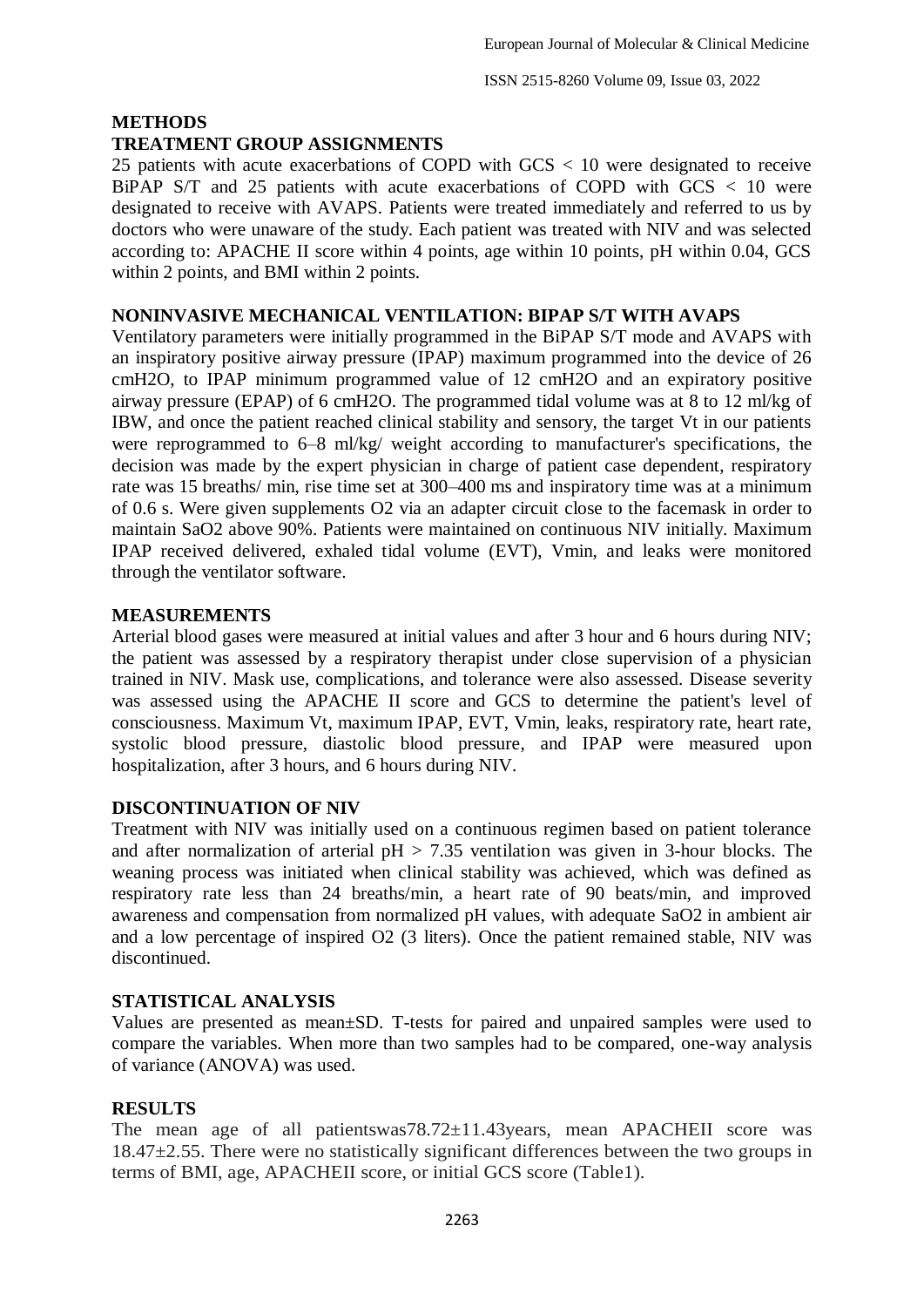ISSN 2515-8260 Volume 09, Issue 03, 2022

| <b>Characteristics</b> | <b>BiPAP S/T</b> | <b>BiPAP S/T +AVAPS</b> | <b>P-value</b> |
|------------------------|------------------|-------------------------|----------------|
| <b>BMI</b>             | $26.23 \pm 2.89$ | $24.56 \pm 2.76$        | >0.05          |
| Age (years)            | $76.34 \pm 6.52$ | 78.82±11.34             | >0.05          |
| <b>APACHE II</b>       | $18.43 \pm 2.46$ | $18.54 \pm 2.66$        | >0.05          |
| <b>Initial GSC</b>     | $8.36 \pm 1.44$  | $8.37 \pm 1.58$         | 1.00           |
| <b>Initial pH</b>      | $7.28 \pm 0.02$  | $7.29 \pm 0.04$         | >0.05          |

**Table1: Initial patient assessment results NIV study groups in all patients**.

In patients undergoing NIV with BiPAP S/T and AVAPS, the programmed tidal volume on AVAPS was 621.95  $\pm$  76.45 ml/kg (range: 500–700), with a programmed Vt/kg of 10.23  $\pm$ 2.21 ml (range 7.88- 11,84). The programmed maximum IPAP values (BiPAP S/T with AVAPS) were:  $19.8 \pm 2.2$  cmH2O (initial),  $18.3 \pm 2.6$  cmH2O (3 hours), and  $17.4 \pm 2.3$ cmH2O (6 hours). The ANOVA analysis revealed statistically significant differences in favor of AVAPS for pCO2 (P <  $0.05^*$ ), respiratory rate (P <  $0.05^*$ ), maximum IPAP (P <  $0.05^*$ ), GCS score (P < 0.001\*) and ETV (P < 0.05\*)(Table 2).

**Table2: Evolution of blood gases, vitalsigns, and ventilator parameters (mean±SD)**

| <b>Variables</b>               | TOIMMON ON DROOM HEDDY THEORISMS HIM TENNIMAL PHEMINEUM<br><b>Groups</b> | <b>Initial</b>   | 3 hours                   | 12 hours                | ${\bf P}$ |
|--------------------------------|--------------------------------------------------------------------------|------------------|---------------------------|-------------------------|-----------|
| GSC                            | <b>BiPAP S/T</b>                                                         | $8.2 \pm 1.39$   | $11.78 \pm 1.5$           | $112.90 \pm$            | < 0.05    |
|                                |                                                                          |                  |                           | 1.23                    | $\ast$    |
|                                | $BiPAP S/T +$                                                            | $8.3 \pm 1.56$   | $13.8 \pm 0.7$            | $14.8 \pm 0.6$          |           |
|                                | <b>AVAPS</b>                                                             |                  |                           |                         |           |
| pH                             | <b>BiPAP S/T</b>                                                         | $7.27 \pm 0.02$  | $7.32 \pm 0.13$           | $7.323 \pm$             | >0.05     |
|                                |                                                                          |                  |                           | 0.11                    |           |
|                                | $BiPAP S/T +$                                                            | $7.28 \pm 0.03$  | $7.37 \pm 0.16$           | $7.37 \pm$              |           |
|                                | <b>AVAPS</b>                                                             |                  |                           | 0.087                   |           |
| pCO2                           | <b>BiPAP S/T</b>                                                         | $64.8 \pm 9.3$   | 53.24 $\pm$               | $50.3 \pm 6.4$          | < 0.05    |
|                                |                                                                          |                  | 8.77                      |                         | $\ast$    |
|                                | $BiPAP S/T +$                                                            | $63.35 \pm 15.3$ | $45.4 \pm 7.82$           | $43.8 \pm 6.5$          |           |
|                                | <b>AVAPS</b>                                                             |                  |                           |                         |           |
| <b>PO2</b>                     | <b>BiPAP S/T</b>                                                         | $66.56 \pm 12.7$ | $75.3 \pm 26.7$           | $79.7 \pm 16.2$         | >0.05     |
|                                | $BiPAP S/T +$                                                            | $71.5 \pm 16.8$  | $87.5 \pm$                | $87.4 \pm$              |           |
|                                | <b>AVAPS</b>                                                             |                  | 11.45                     | 17.89                   |           |
| HCO <sub>3</sub>               | <b>BiPAP S/T</b>                                                         | $26.9 \pm 5.7$   | $\overline{25.8} \pm 4.6$ | $\overline{27.1}$ ± 4.3 | >0.05     |
|                                | $BiPAP S/T +$                                                            | $24.4 \pm 5$     | $23.7 \pm 5.2$            | $24.6 \pm 4.3$          |           |
|                                | <b>AVAPS</b>                                                             |                  |                           |                         |           |
| <b>Base excess</b>             | <b>BiPAP S/T</b>                                                         | $3.32 \pm 6.87$  | $10.2 \pm 31.5$           | $3.56 \pm 4.6$          | >0.05     |
|                                | $BiPAP S/T +$                                                            | $-1.8 \pm 5.67$  | $5.68 \pm 19.7$           | $2.9 \pm 8.72$          |           |
|                                | <b>AVAPS</b>                                                             |                  |                           |                         |           |
| <b>Systolic blood pressure</b> | <b>BiPAP S/TS/T</b>                                                      | $124.6 \pm 10$   | $130.3 \pm$               | $130.4 \pm$             | >0.05     |
|                                |                                                                          |                  | 14.2                      | 13.7                    |           |
|                                | <b>BiPAP S/T +</b>                                                       | $125.8 \pm 17.2$ | $128.8 \pm$               | $\overline{123.3}$ ±    |           |
|                                | <b>AVAPS</b>                                                             |                  | 18.3                      | 15.88                   |           |
| Diastolic blood pressure       | <b>BiPAP S/T</b>                                                         | $73.9 \pm 9.7$   | $71.8 \pm 9.4$            | $73.7 \pm 10.7$         | >0.05     |
|                                | $BiPAP S/T +$                                                            | $65.56\,\pm\,$   | $70.3 \pm 11.2$           | $65.8 \pm 8.3$          |           |
|                                | <b>AVAPS</b>                                                             | 11.5             |                           |                         |           |
| <b>Heart rate</b>              | <b>BiPAP S/T</b>                                                         | $86.7 \pm 9.1$   | $80.4 \pm 5.8$            | $79.1 \pm 5.5$          | >0.05     |
|                                | $BiPAP S/T +$                                                            | $82 \pm 10.9$    | $72.8 \pm 14.1$           | $72. \pm 11.2$          |           |
|                                | <b>AVAPS</b>                                                             |                  |                           |                         |           |
| <b>Respiratory rate</b>        | <b>BiPAP S/T</b>                                                         | $27.9 \pm 5.6$   | $21 \pm 2.6$              | $20 \pm 1.61$           | < 0.05    |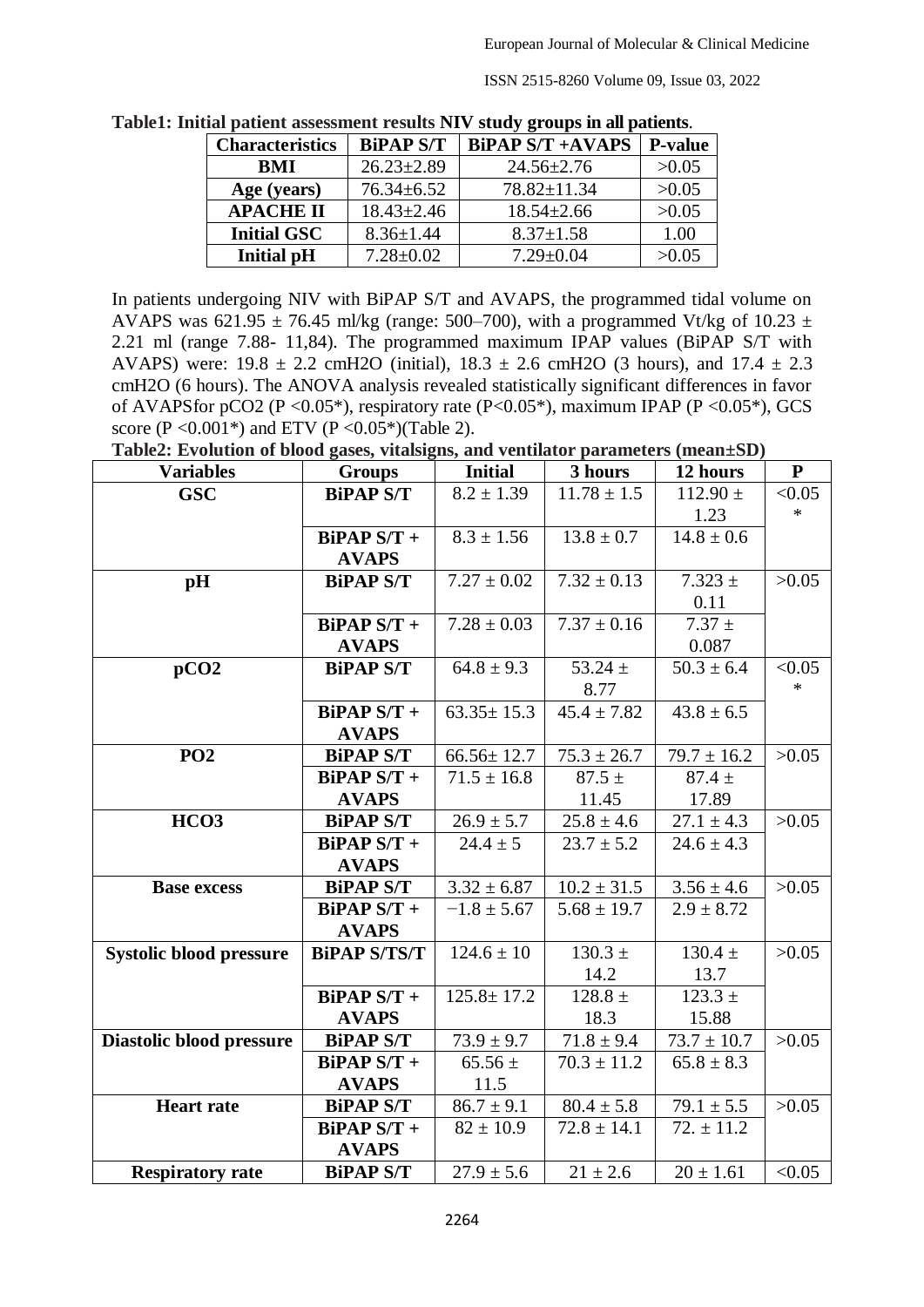|                             | $BiPAP S/T +$    | $29 \pm 6.9$    | $18.5 \pm 3.6$  | $19.9 \pm 5.1$   | $\ast$ |
|-----------------------------|------------------|-----------------|-----------------|------------------|--------|
|                             | <b>AVAPS</b>     |                 |                 |                  |        |
| <b>Maximum delivered</b>    | <b>BiPAP S/T</b> | $12.3 \pm 0.9$  | $14.3 \pm 0.8$  | $14.7 \pm 1$     | < 0.05 |
| <b>IPAP</b> received        | $BiPAP S/T +$    | $19.8 \pm 2.2$  | $18.3 \pm 2.6$  | $17.4 \pm 2.3$   | $\ast$ |
|                             | <b>AVAPS</b>     |                 |                 |                  |        |
| <b>EPAP</b>                 | <b>BiPAP S/T</b> | $5.8 \pm 0.3$   | 6.2 $\pm 0$     | $6.1s \pm 0$     | .32    |
|                             | $BiPAP S/T +$    | $5.34 \pm 0$    | $5.7 \pm 0.4$   | $5.8 \pm 0.2$    |        |
|                             | <b>AVAPS</b>     |                 |                 |                  |        |
| <b>Minute volume</b>        | <b>BiPAP S/T</b> | $8.7 \pm 3.1$   | $10.8 \pm 1.4$  | $10.6 \pm 1.3$   | >0.05  |
|                             | $BiPAP S/T +$    | $8.5 \pm 2.3$   | $11.5 \pm 3.2$  | $11.6 \pm 1.7$   |        |
|                             | <b>AVAPS</b>     |                 |                 |                  |        |
| <b>Exhaled tidal volume</b> | <b>BiPAP S/T</b> | $305 \pm 60.5$  | $521 \pm 61.4$  | $536.1 \pm 63.6$ | < 0.05 |
|                             | $BiPAP S/T +$    | $298.6 \pm$     | $626.3 \pm$     | $617.6 \pm$      | $\ast$ |
|                             | <b>AVAPS</b>     | 55.3            | 76.5            | 76.4             |        |
| Leak                        | <b>BiPAP S/T</b> | $9.4 \pm 3.78$  | $11.2 \pm 3.12$ | $11 \pm 3.39$    | >0.05  |
|                             | $BiPAP S/T +$    | $14.2 \pm 11.1$ | $17.5 \pm 16.4$ | $17.5 \pm 16.4$  |        |
|                             | <b>AVAPS</b>     |                 |                 |                  |        |

ISSN 2515-8260 Volume 09, Issue 03, 2022

However, no significant differences were observed for length of stay  $(P > 0.05)$  or duration of NIV (*P*>0.05)(Table3).

**Table3: Duration of hospital stay and time on NIV**

| <b>Characteristics</b>                  | <b>BiPAP S/T</b> | BiPAP S/T +AVAPS | P-value |
|-----------------------------------------|------------------|------------------|---------|
| <b>Duration of hospital stay (Days)</b> | $7.29 \pm 2.28$  | $7.08 \pm 1.38$  | >0.05   |
| <b>Duration of NIV (Days)</b>           | $5.78 \pm 1.62$  | $5.32 \pm 1.08$  | >0.05   |

#### **DISCUSSION**

The application of active NPPV in the emergency department shortly after the arrival of these patients avoided the programmed intubation in all patients, and resulted in a rapid improvement of the patient's condition. This improvement was due to the application of ventilatory support and not due to the conventional medical treatment already instituted.

Previous studies on the usefulness of noninvasive assisted ventilation in a number of conditions leading to ARF have shown that this form of therapy can result in the avoidance of endotracheal intubation, reduction in the number of complications such as nosocomial infections, reductions in the length of stay of the patients in the ICU and sometimes in the hospital, and in some studies decreases in mortality.<sup>8-10</sup> In the last few years, NPPV has been applied to patients with acute exacerbation of  $\text{COPD}^{1,11}$ , status asthmaticus<sup>12,13</sup>, community acquired pneumonia<sup>3</sup>, acute pulmonary oedema<sup>14,15</sup>, ARF after solid-organ transplantation, and ARF in haematological malignancies or immunosuppressed patients.<sup>16,17</sup>

Our study demonstrates that the addition of AVAPS to BiPAP S/T in patients with acute exacerbations of COPD (AECOPD) produces a rapid recovery of consciousness (GCS), with early improvement of arterial blood gases as compared to conventional ventilation using solely BiPAP S/T. We observed significantly higher IPAP values in the BIPAP S/T + AVAPS group than in the group of patients treated solely with BIPAP S/T. Our study supported with Killen Harold Briones Claudett et al  $(2013)^{18}$ , they found that statistically significant differences in favor of the BiPAP  $S/T + AVAPS$  group in GCS (P = .00001),  $pCO2 (P = .03)$  and maximum inspiratory positive airway pressure (IPAP) (P = .005), among others. However, no significant differences in terms of length of stay or days on NIV were observed.

BIPAP mode  $S/T$  + AVAPS delivered pressure changesprogressively allowing the patient to conform much better to those pressures while the target tidal volume is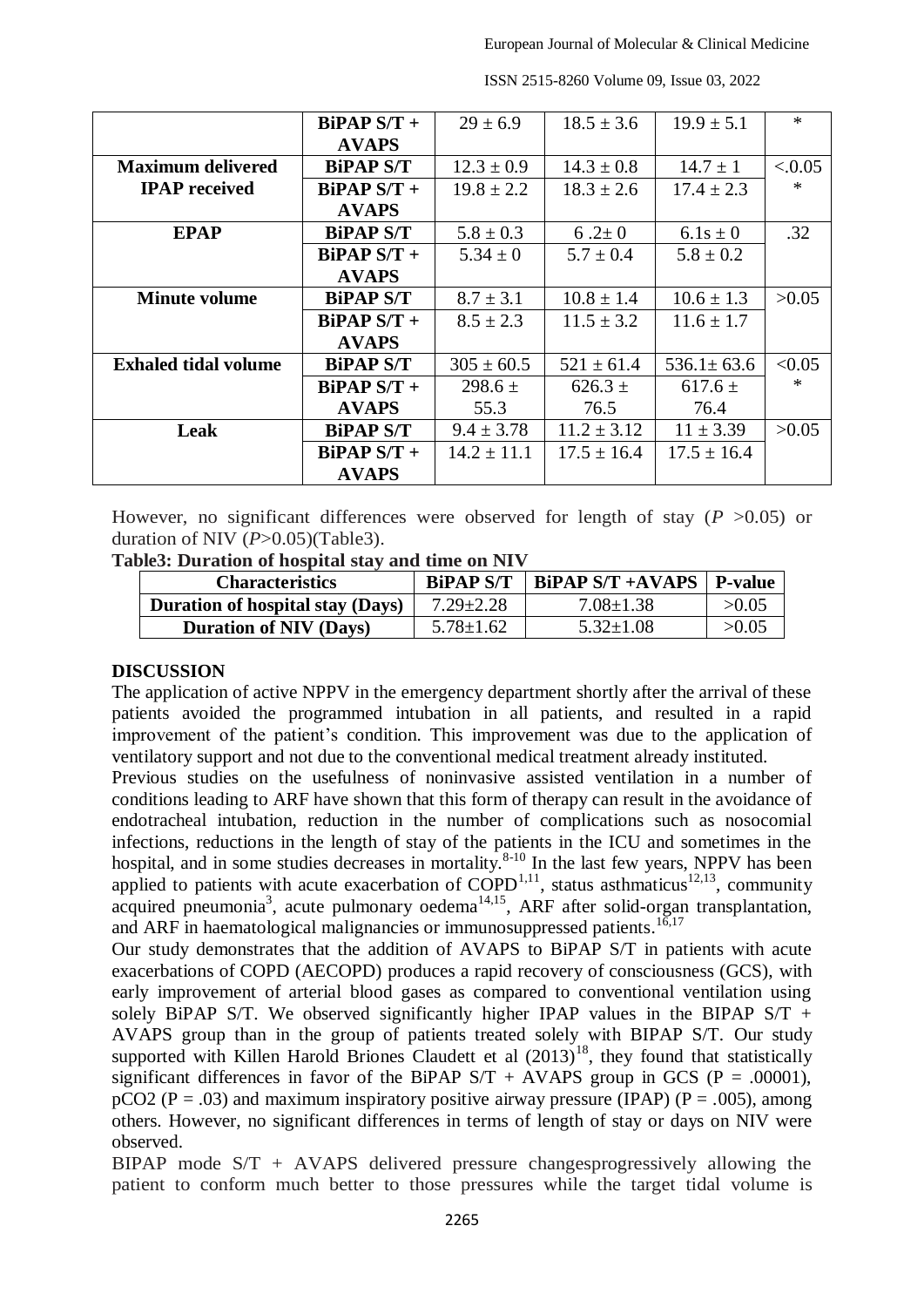reached. Patients with the acute decompensation of COPD, ac-companied by an altered mental status require rapid correction of alveolar hypo ventilation which ensure an adequate tidal volume (minute volume) (volume settingsbetween 8–12 ml/kg/weight) for rapid dissemination or carbonmonoxide swept cerebr ospinal fluid and brain and its sensory recovery as early as possible.

Battistietal.<sup>19</sup>compared manually adjusted pressures with self-adjusting pressure support in patients with acute respiratory failure, which produced a decrease in  $pCO<sub>2</sub>$  levels in the latter group.

In our study, initial GCS and pH values were virtually equal between groups. Secretions were properly managed, which is essential for preventing technique failure and the need for endotrachealin tubation. We observed a rapid and significant improvement in arterial blood gases and consciousness (GCS) in both groups; however, patients treated with BiPAPS/T+AVAPS improved much faster than patients treated with the conventional strategy, with a near-complete recovery within 3 hours.The improvement in the BiPAP S/T AVAPS group was probably linked to the rapid improvement in EVT andthe fact that, in these patients, IPAP quickly reached thelevels needed for maintaining appropriate tidal volume,and hypoventilation was corrected with consequent improvements in alveolar ventilation.

#### **CONCLUSIONS**

We propose the use of BiPAP S/T with AVAPS as a safestrategy of noninvasive ventilatory treatment in patientswith exacerbations of COPD (GCS < 10).

#### **REFERENCES**

- 1. Ahmed AH, Fenwick L, Angus RM, Peacock AJ. Nasal ventilation versus doxapram in the treatment of type II respiratory failure complicating chronic airflow obstruction (abstract). Thorax 1992; 1: 858.
- 2. Bott J, Carroll MP, Conway JH, et al. Randomised controlled trial of nasal ventilation in acute ventilatory failure due to chronic obstructive airways disease. Lancet 1993; 341: 1555–1557.
- 3. Confalonieri M, Potena A, Carbone G, Porta RD, Tolley EA, Umberto MG. Acute respiratory failure in patients with severe community-acquired pneumonia. A prospective randomized evaluation of noninvasive ventilation. Am J Respir Crit Care Med 1999; 160: 1585–1591
- 4. Hillberg RE, Johnson DC. Noninvasive ventilation. N Engl J Med. 1997;337:1746–1752.
- 5. Mehta S, Hill NS. Noninvasive ventilation. Am J Resp Crit Care Med. 2001;163:540– 577.
- 6. Girou E, Brun-BuissonC, Taillé S, Lemaire F, Brochard L. Secular trends in nosocomial infections and mortality associated with noninvasive ventilation in patients with exacerbation of COPD and pulmonary edema. JAMA. 2003;290:2985–2991.
- 7. Girou E, Schortgen F, Delclaux C, et al. Association of noninvasive ventilation with nosocomial infections and survival in critically ill patients. JAMA. 2000;284:2361–2367.
- 8. Pingleton SK. Complications of acute respiratory failure. Am Rev Respir Dis 1988; 137: 1463–1493.
- 9. Colice GL, Stukel TA, Dain B. Laryngeal complications of prolonged intubation. Chest 1989; 96: 877–884.
- 10. Craven DE, Steger KA. Epidemiology of nosocomial pneumonia. New perspectives on an old disease. Chest 1995; 108: Suppl. 2, 1S–16S.